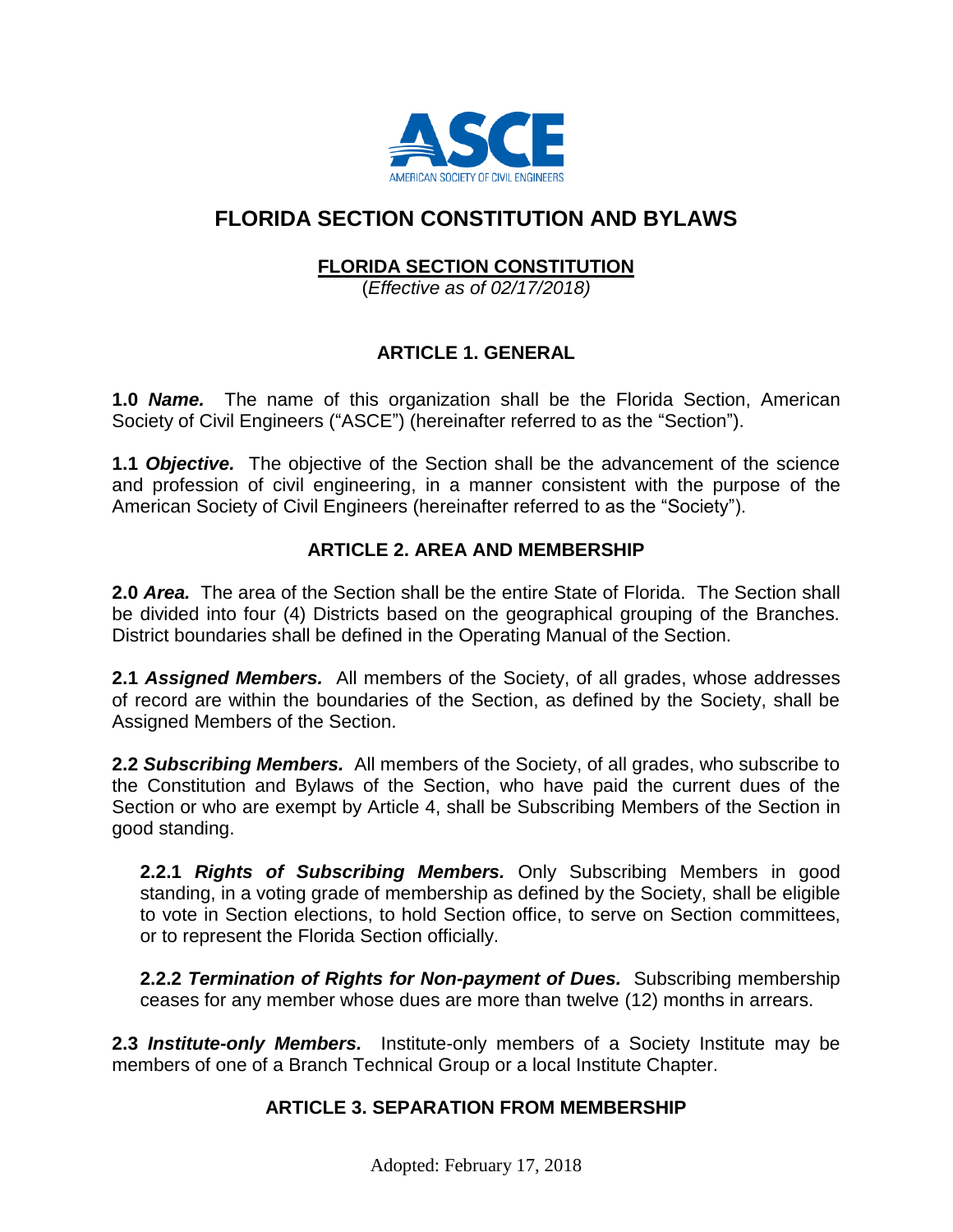**3.0 Separation from Membership.** Upon termination of membership in the Society, a person shall cease to be a member of the Florida Section.

### **ARTICLE 4. DUES**

**4.0** *Annual Dues.* Annual Dues shall be established by the Section Board of Directors as set forth in the Section Bylaws.

**4.1** *Exemption from Dues.*Society Life Members and Distinguished Members shall be exempt from payment of dues to the Section.

**4.2** *Good Standing.*A Section member whose obligation to pay is current shall be a Section Member in Good Standing.

## **ARTICLE 5. MANAGEMENT**

**5.0** *Board of Directors.* The governing body of the Section shall be a Board of Directors (hereinafter the "Board"). The Board shall be responsible for the supervision, control and direction of the Section, and shall manage the affairs of the Section in accordance with the provisions of the Section and Society governing documents.

**5.1** *Executive Director.* The Executive Director of the Section is the chief staff officer of the Section and is responsible for the detailed management of the affairs of the Section under the authority of the Board.

#### **ARTICLE 6. OFFICERS AND DIRECTORS**

**6.0** *Officers.* The Officers of the Section shall be the Past-President, President, President-Elect, four elected Vice Presidents, and the Secretary/Treasurer.

**6.1** *Board of Directors.*The Board shall consist of the Officers of the Florida Section, and the President of each Branch.

## **ARTICLE 7. ELECTIONS**

**7.0** *Elections.* The Section shall establish procedures for the annual election of Officers.

#### **ARTICLE 8. MEETINGS**

#### **8.0** *Membership Meetings.*

**8.0.1** *Annual Meeting.* The Section shall hold at least one (1) business meeting annually, termed the Annual Meeting, at a time set in accordance with the Bylaws.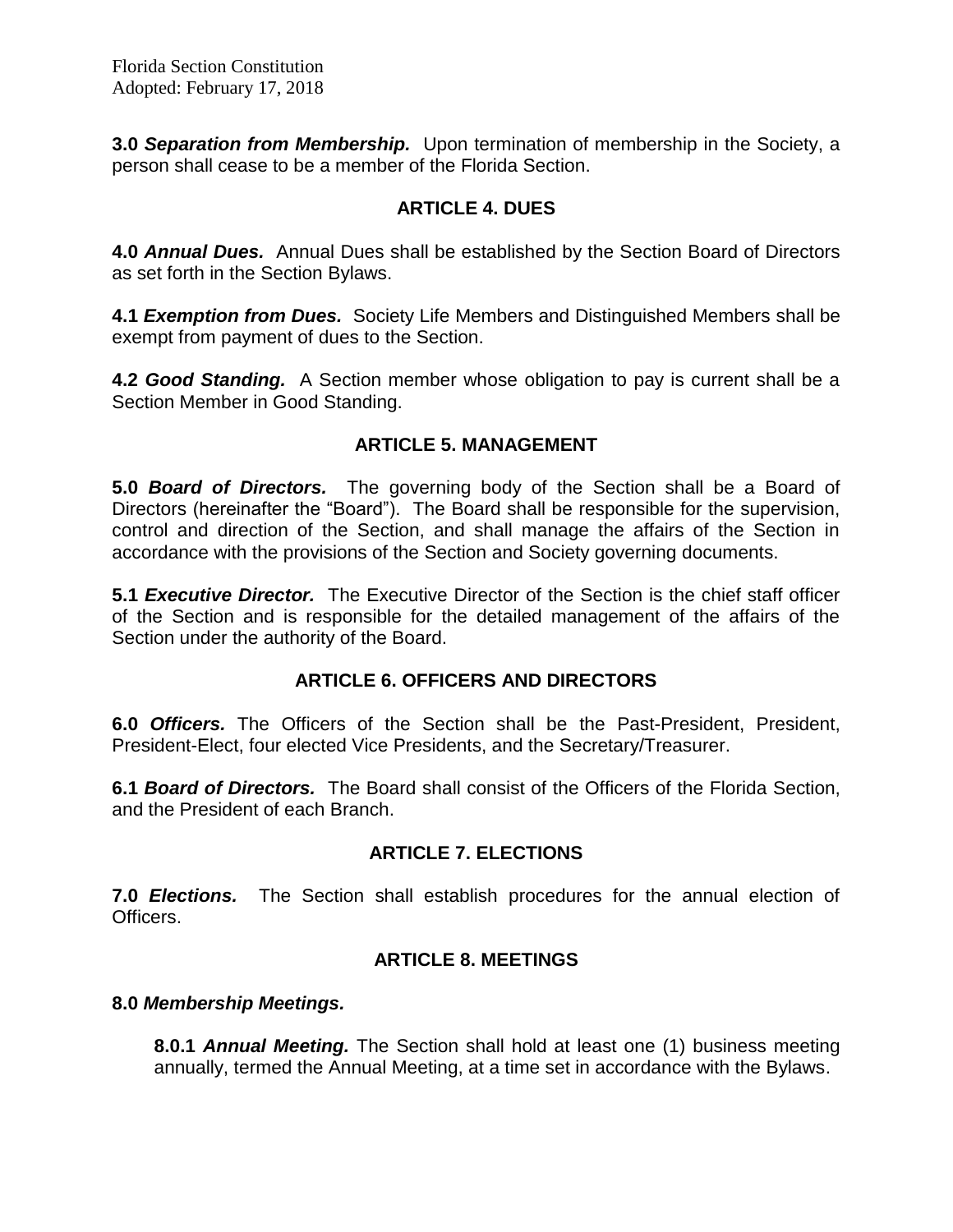Florida Section Constitution Adopted: February 17, 2018

> **8.0.2** *Other Meetings.* Other meetings shall be called at the discretion of the Board of Directors, or by the President upon the written request of at least ten (10) Subscribing Members.

> **8.0.3** *Meeting Notice.* Notice of call for a meeting shall be sent to all Subscribing Members not less than ten (10) days in advance of the meeting date.

### **8.1** *Board of Directors Meetings.*

**8.1.1** *Meeting Frequency.* The Board shall hold at least four (4) meetings annually.

**8.1.2** *Meeting Notice.* Notice of call for a meeting shall be sent to the members of the Board not less than fifteen (15) days in advance of the meeting date*.*

## **ARTICLE 9. SUBSIDIARY ORGANIZATIONS AND COMMITTEES**

**9.0** *Subsidiary Organizations.* Subsidiary Organizations may be formed within the Florida Section, to facilitate the carrying out of the objectives of the Section, to promote interest in the Society and to provide to members of the Section a better opportunity for participation in local Section activities, in accordance with the provisions of the Bylaws.

**9.0.1** *Governing Documents.* Subsidiary Organizations shall adopt Bylaws consistent with this Constitution and Society governing documents.

**9.1** *Committees.* The Section may establish standing or task committees to carry out the work of the Section.

#### **ARTICLE 10. ADMINISTRATIVE PROVISIONS**

**10.0** *Proper Use of Section Resources.* No part of the net earnings of the Section shall inure to the benefit of, or be distributable to its Directors, Officers, or any other private persons, except that the Section shall be authorized and empowered to pay reasonable reimbursements, payments or compensation for services rendered in furtherance of the purposes set forth above.

**10.1** *Limitations on Political Activity.* No substantial part of the activities of the Section shall by the carrying on of propaganda or otherwise attempting to influence legislation, and the Section shall not participate in, or intervene in, including the publishing or distribution of statements, any political campaign on behalf of or in opposition to any candidate for public office. The Section shall not carry on any activities prohibited by the provisions of the Society's governing documents.

**10.2** *Conflict of Interest.* A Conflict of Interest shall be defined as any activity, transaction, relationship, service, or consideration which is, or appears to be, contrary to the best interest of the Section or the Society, or in which the interests of an individual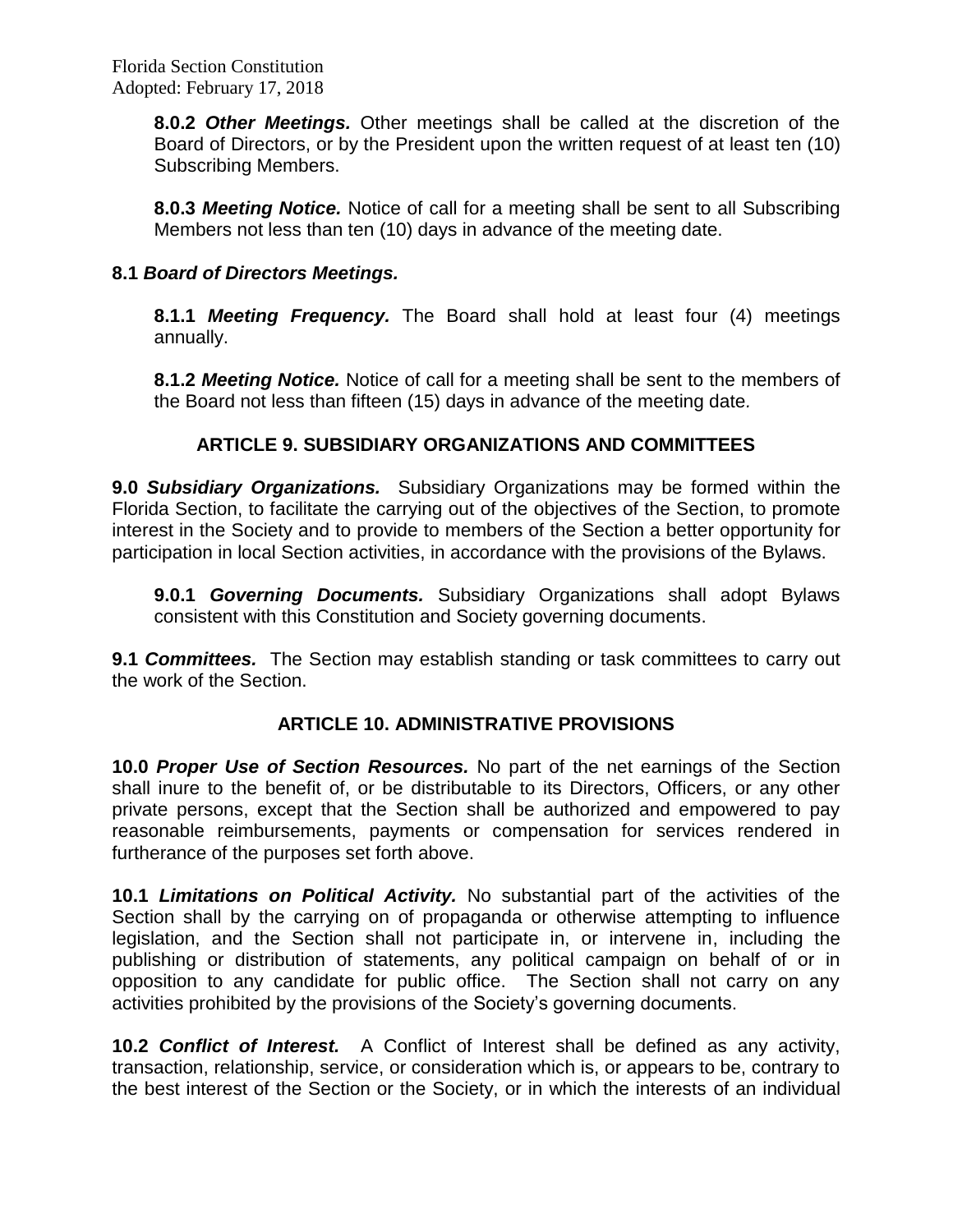Florida Section Constitution Adopted: February 17, 2018

or another organization has the potential to be placed above those of the Section or the Society. Any interested individual must disclose the existence of any actual or possible conflict of interest and all material facts to the Section entity considering the proposed transaction. Action to address the conflict shall be taken either by the interested individual or the Section entity.

**10.3** *Distribution of Section Assets.* Upon dissolution of the Section, the assets remaining after the payment of the debts of the Section shall be distributed to such organization or organizations organized and operated exclusively for charitable, educational, literary, religious or scientific purposes, as shall at the time qualify as an exempt organization or organizations under Section 501(c)(3) of the Internal Revenue Code, as the Board shall determine, and in the absence of such designation they shall be conveyed to the Society.

## **ARTICLE 11. AMENDMENTS**

#### **11.0.** *Amendment of the Constitution.*

**11.0.1** *Proposal.* An amendment to this Constitution may be proposed by one (1) of the following two (2) methods:

**11.0.1.1** *Board of Directors* A two-thirds (2/3) vote of the members of the Board present at a duly constituted Board meeting, where a quorum is in attendance, provided that a written notice containing the text of the proposed amendment is published to the membership at least thirty (30) days in advance of the meeting.

**11.0.1.1** *Written Petition* A Written Petition submitted to the Section Secretary/Treasurer containing the text of the amendment, signed by not less than thirty (30) eligible voting Subscribing Members of the Section.

**11.0.2** *Society Approval.* The proposed amendment shall be reviewed and approved by the appropriate Society Committee(s) before being voted upon by the Subscribing Members.

**11.0.2.1** *Boundary Changes.* If the proposed amendment involves a change in the Section boundaries, this change shall be approved by the Region Board of Governors prior to any consideration of the Constitution amendment.

**11.0.3** *Section Approval.* The proposed amendment shall be distributed to the Subscribing Members of the Section, who shall be given the opportunity to vote. To become effective, the proposed amendment shall receive an affirmative vote of not less than two-thirds (2/3) of the Subscribing Members voting.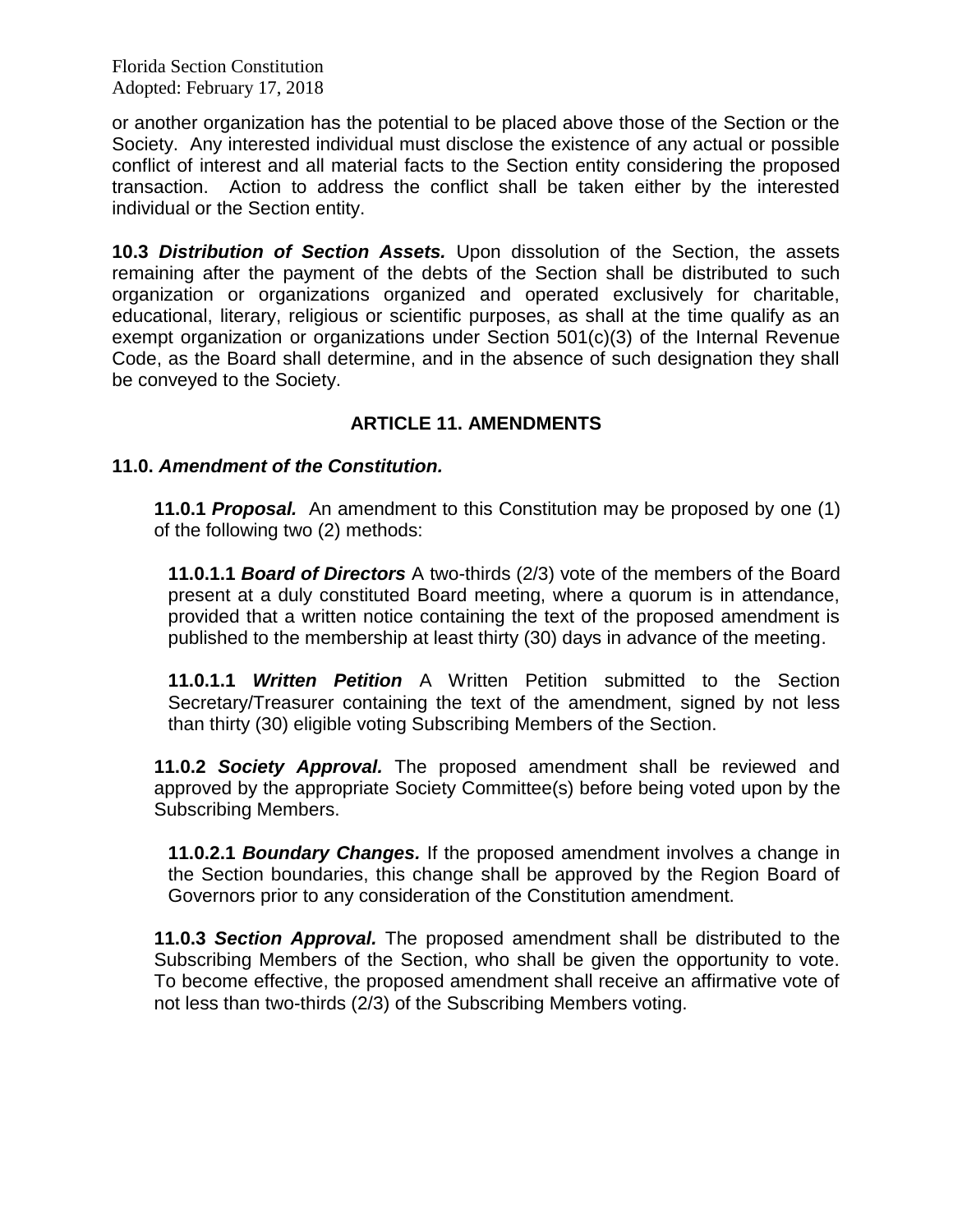Florida Section Bylaws Adopted: February 17, 2018



## **FLORIDA SECTION BYLAWS**

(*Effective as of 02/17/2018)*

### **ARTICLE 1. GENERAL**

**1.0** *Use of Name and Marks.* The use and publication of the Society and Section name and marks shall be in accordance with the Society's governing documents and official policies.

#### **ARTICLE 2. AREA AND MEMBERSHIP**

**2.0** *Grades of Membership.* The Subscribing Membership grades shall consist of the Society-level membership grades of Student Member, Affiliate Member, Associate Member, Member, Fellow and Distinguished Member. The qualifications for Society-level membership grades shall be as set forth by the Society. The voting membership grades of the Section shall be Associate Member, Member, Fellow, and Distinguished Member. The non-voting membership grades of the Section shall be Student Member and Affiliate Member.

## **ARTICLE 3. SEPARATION FROM MEMBERSHIP**

Not used.

## **ARTICLE 4. DUES**

**4.0** *Annual Dues.* The Annual Dues for members of the Section shall be established by two-thirds (2/3) vote of the Board of Directors (hereinafter the "Board"), payable in U.S. currency in advance of January 1<sup>st</sup>.

**4.0.1** *Good Standing.* A Section member whose obligation to pay is current shall be a Section Member in Good Standing.

**4.0.2** *Delinquency.* A Section member who is not in Good Standing may forfeit rights and privileges of Section membership as determined by the Board.

**4.0.3** *Notice of Non-Payment.* Nine (9) months after the start of the calendar year the Section shall notify each Subscribing Member who has not yet paid dues for the current year that unless payment is made within ninety (90) days, Subscribing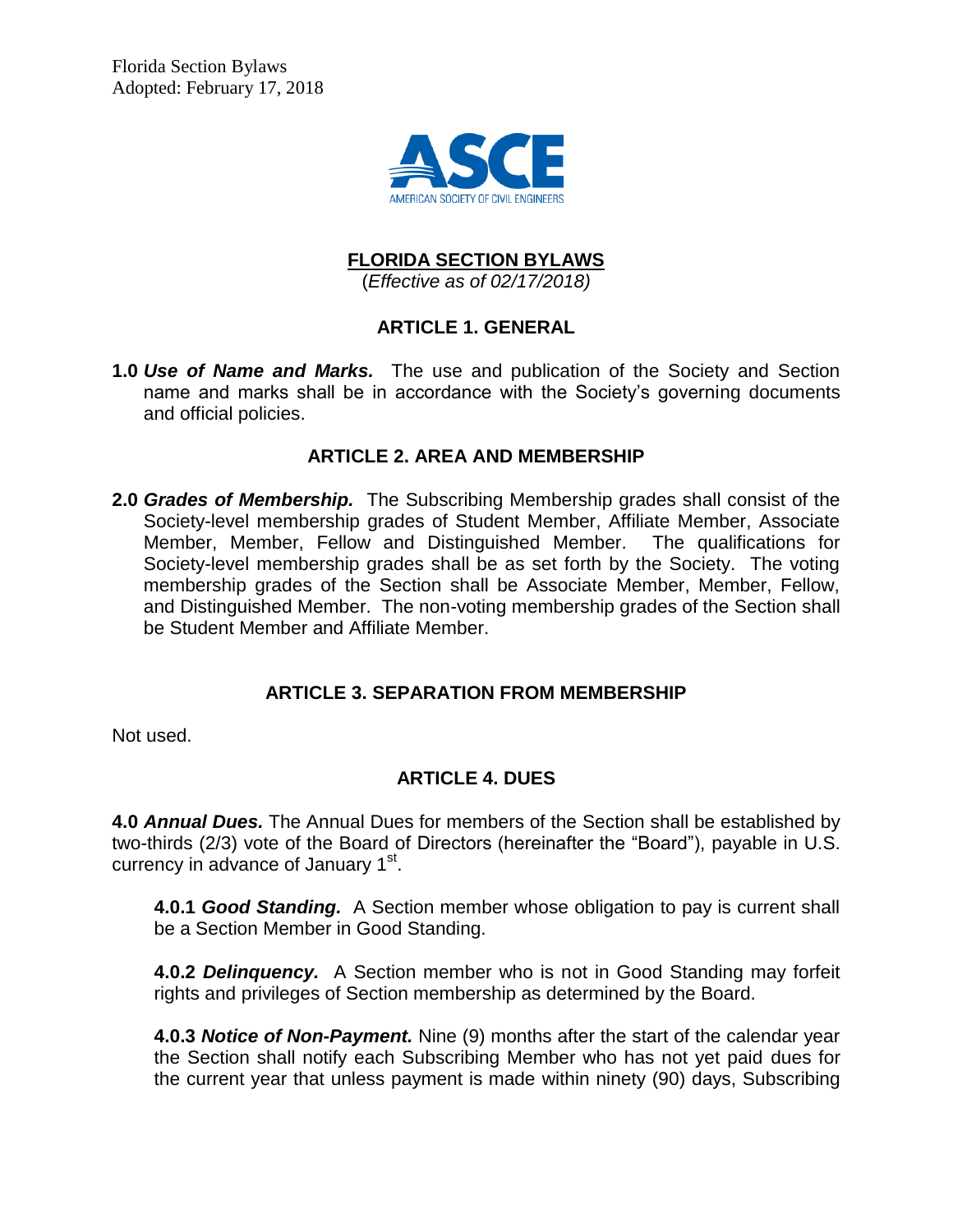Membership in the Section shall cease and his/her name shall be removed from the list of Subscribing Members of the Section.

## **ARTICLE 5. MANAGEMENT**

**5.0** *Duties of the Board of Directors.* Duties of the Board shall include managing the Section, administering the budget, financial resource and strategic planning, providing leadership, overseeing the various activities within the Section and its Subsidiary Organizations, communicating with the Region, and facilitating the election process for Officers of the Section and its Subsidiary Organization. The Board shall have control of property of the Section.

**5.1** *Duties of the Executive Director.* The duties of the Executive Director shall be as set forth in the Operating Manual of the Section.

**5.2** *Annual Report.* The Secretary/Treasurer shall oversee the preparation of the Annual Report, which shall be submitted to the Society in accordance with published requirements.

## **ARTICLE 6. OFFICERS AND DIRECTORS**

**6.0** *Qualifications.* Officers and Directors shall be Subscribing Members of the Section in a voting grade of Society membership who have demonstrated interest and ability regarding Section affairs, have declared a willingness to serve, and have a commitment to the time required

**6.1** *Officers.* The Officers of the Section shall be elected by the Subscribing Members, with the exception of the President and immediate Past President. The President-Elect shall automatically succeed to the office of President at the close of the Annual Meeting.

**6.1.1** *President.* The President shall have general supervision of the affairs of the Section and shall delegate duties to Section Officers and Directors. The President shall preside at meetings of the Section and Board at which the President may be present.

**6.1.1.1** *Term.* The President shall serve a one (1) year term. The President shall assume the office immediately following the conclusion of a term as President-Elect. After serving one (1) full term, the President shall be ineligible to serve in the same office.

**6.1.1.2** *Vacancy.* A vacancy in the office of President shall be filled for the unexpired portion of the term by the President-Elect.

**6.1.1.3** *Compensation.* The President does not receive compensation for services but may be reimbursed for reasonable expenses.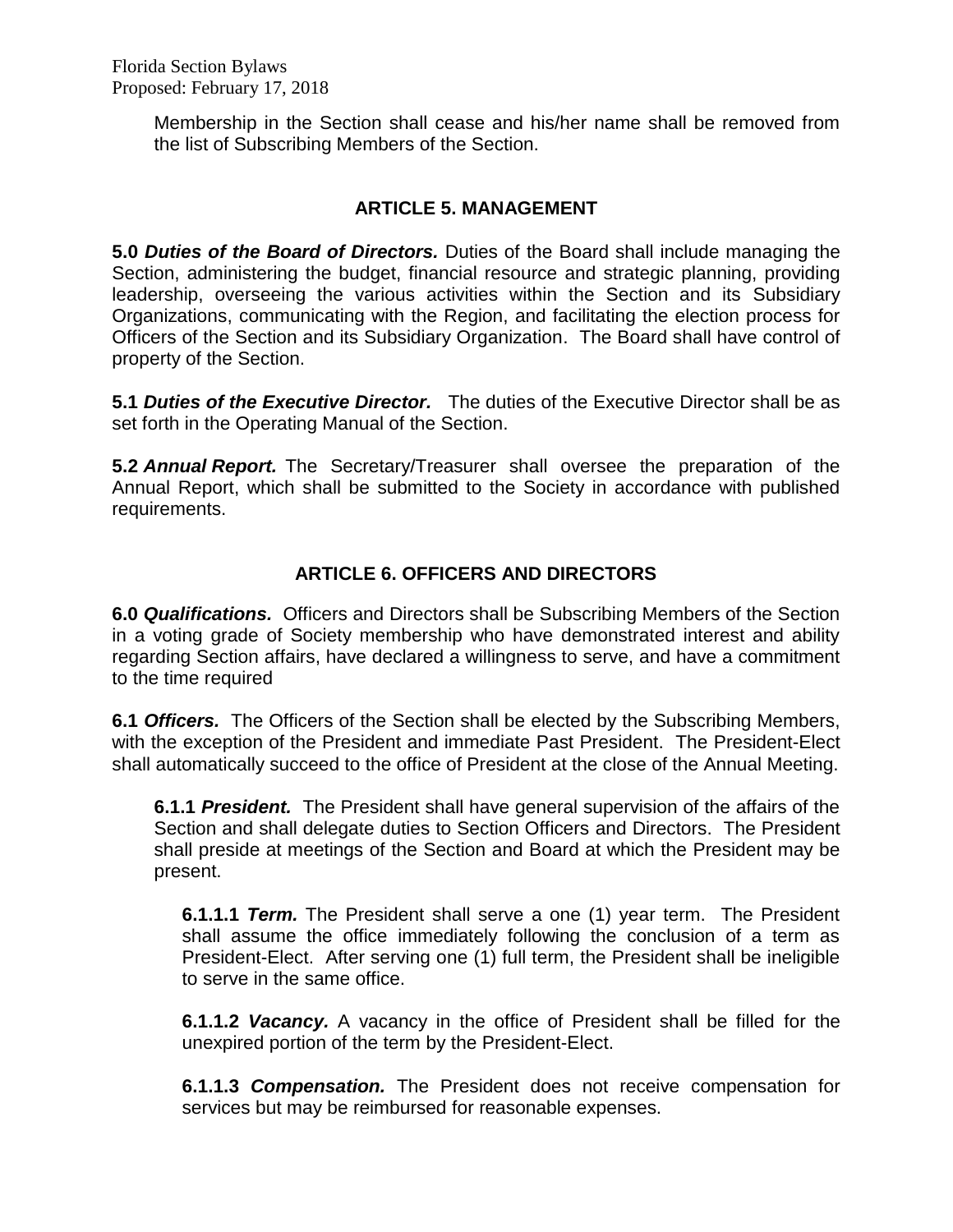**6.1.2** *President-Elect.* The President-Elect shall preside at meetings in the absence of the President and shall assume duties as delegated by the President.

**6.1.2.1** *Term.* The President-Elect shall serve a one (1) year term. After serving one (1) full term, the President-Elect shall be ineligible for re-election to the same office. The term of office of the President-Elect shall begin upon installation, normally at the Annual Meeting, and shall continue until a successor is installed.

**6.1.2.2** *Vacancy.* A vacancy in the office of President-Elect shall be filled for the unexpired portion of the term by a Vice President as determined by the Board at the time of the vacancy.

**6.1.2.3** *Compensation.* The President-Elect does not receive compensation for services but may be reimbursed for reasonable expenses.

**6.1.3** *Vice President.* The four Vice Presidents shall attend meetings of the Board and assume all other duties as delegated by the President. Each of the four (4) elected Vice Presidents shall be responsible for the District assigned to them.

**6.1.3.1** *Term.* The Vice Presidents shall serve staggered two (2) year terms. Each Vice President is eligible for re-election and shall not serve more than two (2) successive terms in the same office. The term of office of the Vice Presidents shall begin upon installation, normally at the Annual Meeting, and continue until a successor is installed.

**6.1.3.2** *Vacancy.* A vacancy in the office of Vice President shall be filled for the unexpired portion of the term by as determined by the Board at the time of the vacancy.

**6.1.3.3** *Compensation.* The Vice Presidents do not receive compensation for services but may be reimbursed for reasonable expenses.

**6.1.4** *Secretary/Treasurer.* The Secretary/Treasurer shall attend meetings of the Board, keep the records of meetings of the Section, submit the Annual Report of the Section, be responsible for the maintenance and disbursement of all funds, prepare monthly reports on the financial condition of the Section, assist in the preparation of the Section's annual budget, be responsible for the submission of the Section's annual tax return, and assume all other duties as delegated by the President.

**6.1.4.1** *Term.* The Secretary/Treasurer shall serve a two (2) year term. The Secretary/Treasurer is eligible for re-election and shall not serve more than two (2) successive elected terms in the same office. The term of office of the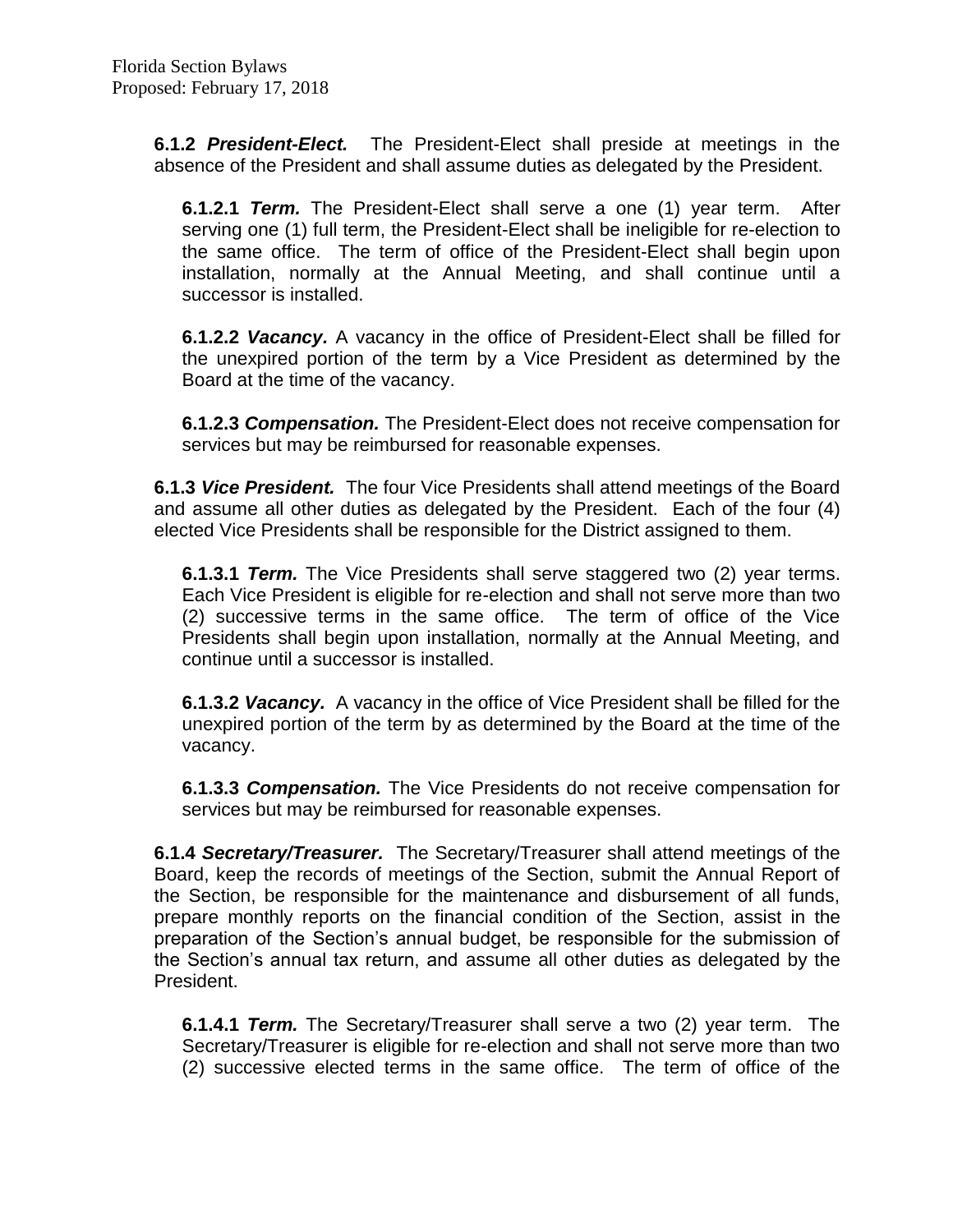Secretary/Treasurer shall begin upon installation, normally at the Annual Meeting, and continue until a successor is installed.

**6.1.4.2** *Vacancy.* A vacancy in the office of the Secretary/Treasurer shall be filled for the unexpired portion of the term by as determined by the Board at the time of the vacancy.

**6.1.4.3** *Compensation.* The Secretary/Treasurer does not receive compensation for services but may be reimbursed for reasonable expenses.

**6.1.5** *Past President.* The Past President shall attend meetings of the Board and assume all other duties as delegated by the President.

**6.1.5.1** *Term.* The Past President shall serve a one (1) year term immediately following a conclusion of a term as President and shall continue until a successor is installed.

**6.1.5.2** *Vacancy.* A vacancy in the office of Past President shall be filled for the unexpired portion of the term by the most recent Past President available and willing to serve.

**6.1.5.3** *Compensation.* The Past President does not receive compensation for services but may be reimbursed for reasonable expenses.

**6.1.6** *Executive Director.* The Executive Director is responsible for supervising the activities and operations of the Section Office and acts as the general manager of the Section. The Executive Director reports to the President and is accountable to the Board.

**6.1.6.1** *Selection.* The President, President-Elect and the Secretary/Treasurer shall be the committee responsible for selecting the Executive Director. Once a recommendation for the Executive Director is made by the committee, a twothirds (2/3) majority vote from the Board of Directors shall be required to approve the recommendation. The Executive Director shall not have a vote in the matters of the Section.

**6.1.6.2** *Compensation.* The Executive Director is a paid position and compensation shall be determined by the Board within the guidelines established by the Internal Revenue Service for non-profit organizations.

## **ARTICLE 7. ELECTIONS**

**7.0** *Nominations.*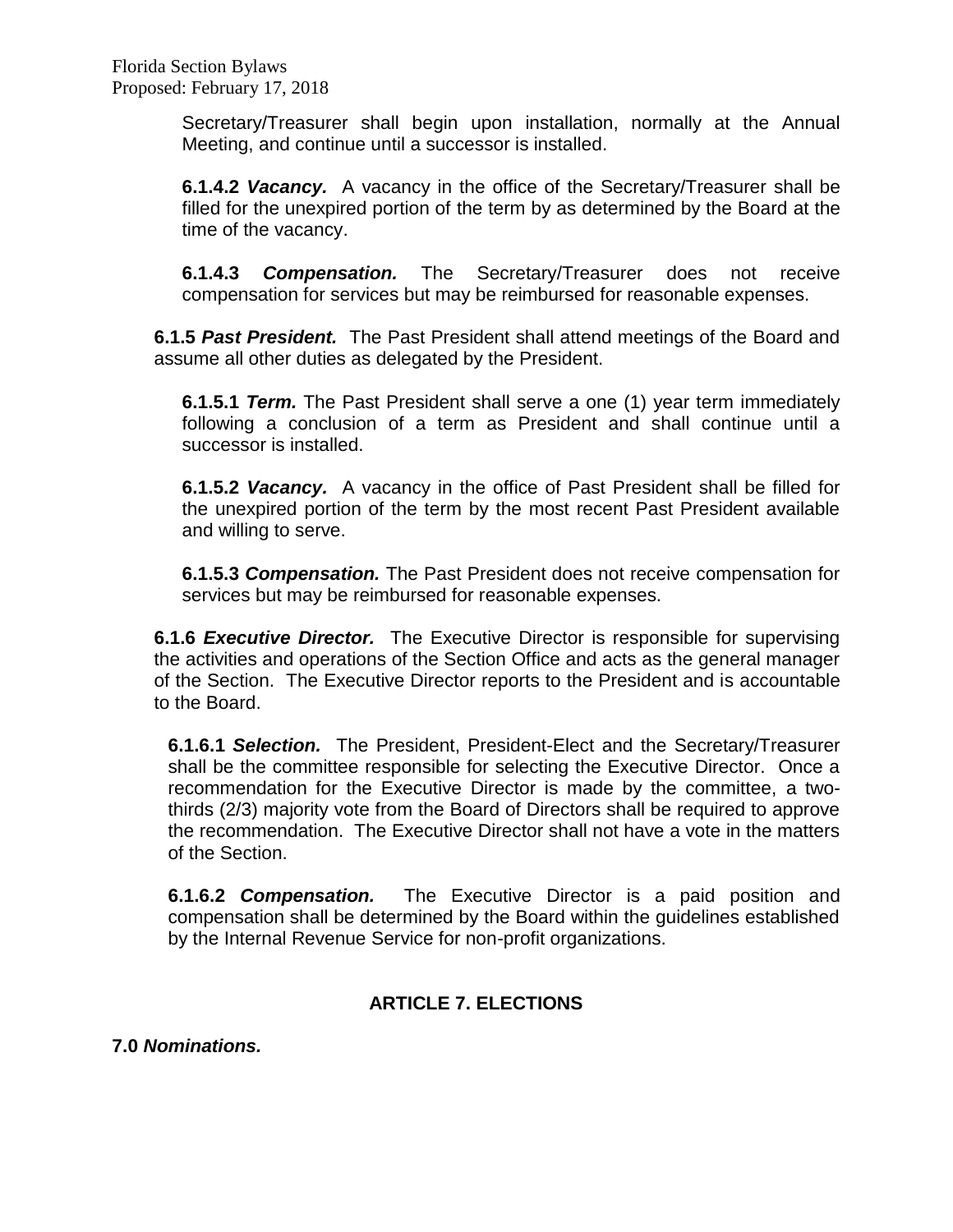Florida Section Bylaws Proposed: February 17, 2018

> **7.0.1** *Eligibility.* Candidates for the office of President-Elect shall have served as a Section Officer. Candidates for Vice President and Secretary/Treasurer shall have served as a member of the Section Board.

> **7.0.2** *Nominating Process.* The Nominating Committee shall publish notice of open positions to the Section membership at least thirty (30) days prior to the election and set the date by which nominations must be received. Nominations shall be submitted to the Nominating Committee from within the Section membership in a format prescribed by the Nominating Committee. No person shall be a candidate for more than one (1) office per election cycle.

**7.0.2.1** *Official Nominees.* The Nominating Committee shall select at least one (1) but no more than two (2) Official Nominees for each elected vacancy for inclusion on the ballot, with the exception of the offices of President and Past President, and shall obtain the consent of Nominees to serve if elected.

**7.0.2.2** *Petition Nominees.* A written petition containing the signatures of thirty (30) eligible voting Subscribing Members of the Section shall place a candidate on the election ballot as a Petition Nominee

**7.1** *Ballots.* The Florida Section Executive Director shall send a ballot containing the list of all Official and Petition Nominees for each vacant office, whether or not the election is contested, to all eligible Subscribing Members of the Section at least twenty (20) days prior to the Annual Meeting.

**7.1.1** *Tallying the Ballots.* Ballots returned to the Executive Director up to the time of counting shall be opened and counted at, or immediately prior to, the Annual Meeting by the members of the Nominating Committee. For each office, the Nominee receiving the highest number of votes cast shall be declared elected.

## **ARTICLE 8. MEETINGS**

**8.0** *Annual Meeting.* There shall be an Annual Meeting of the membership, held at a time determined by the Board, typically held during the summer.

**8.0.1** *Quorom at Membership Meeting.* Thirty (30) Subscribing Members of the Section shall constitute a quorum for transacting business at a meeting of the Section.

**8.1** *Quorum at Board of Directors Meeting.* A majority of the members of the Board shall constitute a quorum at any meeting of the Board.

**8.2** *Parliamentary Authority.* All business meetings of the Section, Subsidiary Organizations and meetings of the Board shall be governed by *Robert's Rules of Order,*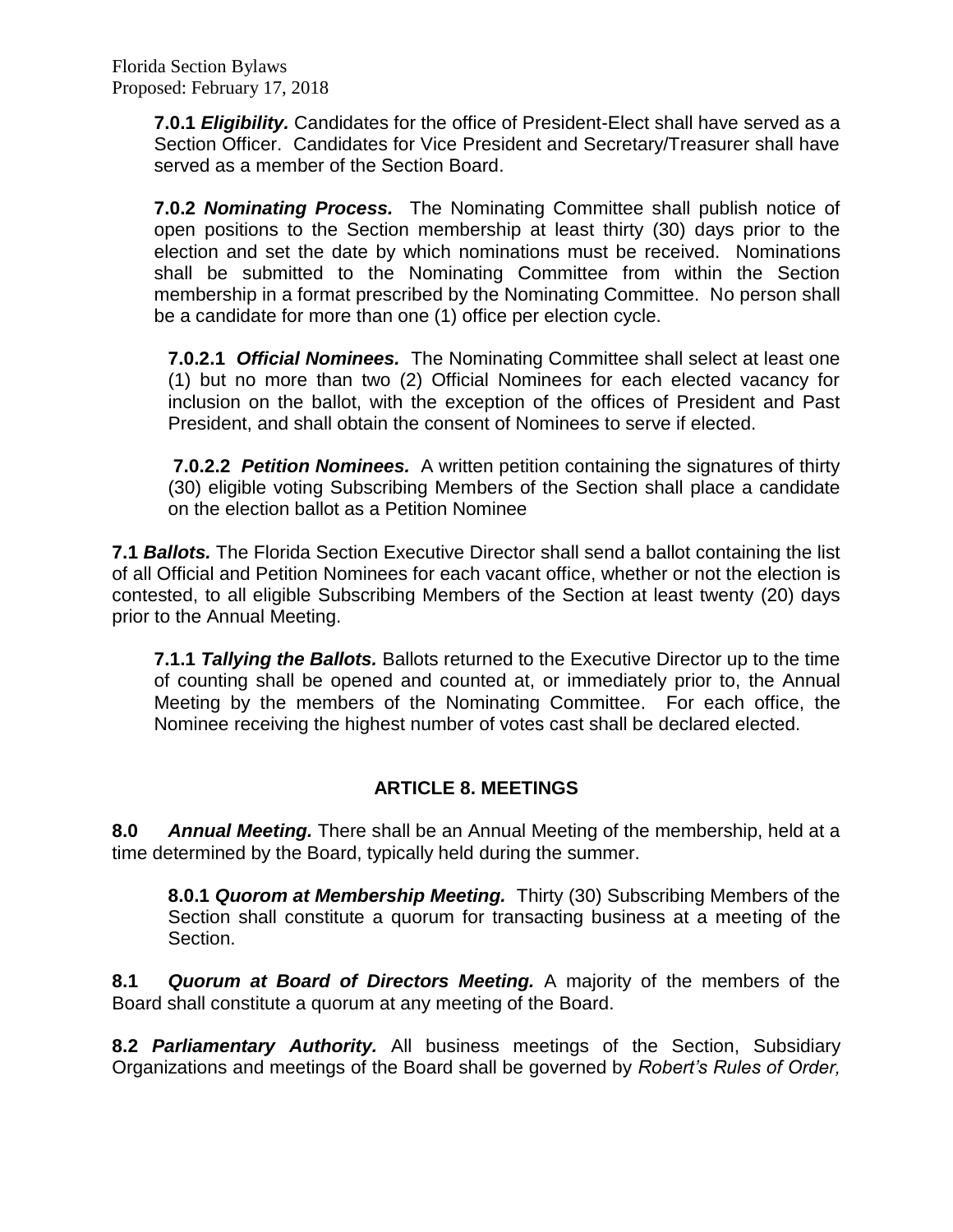Florida Section Bylaws Proposed: February 17, 2018

*Newly Revised,* except where these rules are not applicable or are inconsistent with the Constitution and Bylaws of the Section or the Society's governing documents.

#### **ARTICLE 9. SUBSIDIARY ORGANIZATIONS AND COMMITTEES**

#### **9.0** *Subsidiary Organizations.*

**9.0.1** *Types of Subsidiary Organizations.* Subsidiary Organizations may be, but are not limited to, Branches, Younger Member Forums/Groups, Technical Groups, and local Institute Chapters. Names of Subsidiary Organizations shall be as set forth in the Society's governing documents.

**9.0.2** *Formation.* Formation of subsidiary organizations shall be subject to the approval of the Board and such other requirements as may be established by the Society. Formation of Branches shall also be subject to the approval of the Region Board of Governors. Bylaws of Subsidiary Organizations shall be approved by the Board before becoming effective.

**9.0.3** *Branches.* Branches of the Section may be created. Procedures for creating a Branch shall be as follows:

**9.0.3.1** *Proposal.* A new Branch may be proposed by submission of a written proposal to the Board with the name, objective, officers, and brief comments on how the new Branch will be of advantage to members in the area.

**9.0.3.2** *Petition.* The written proposal, along with a petition containing a minimum of fifteen (15) signatures of Subscribing Members residing in the area shall be submitted to the Board for approval.

**9.0.3.3** *Membership.* A proposed Branch area shall contain a minimum potential of thirty (30) members of the Society.

**9.0.3.4** *Boundaries.* A proposed Branch must have distinct boundaries by zip codes stated in the petition.

**9.0.3.5** *Region Approval.* Upon approval of the Board, the proposal and petition shall be submitted to the Region Board of Governors for review and final approval.

**9.0.4** *Technical Groups.* Technical Groups or local Institute Chapters shall be created in accordance with the following requirements:

**9.0.4.1** *Proposal.* A new Technical Group or local Institute Chapter shall be proposed by submission of a written proposal to the Board with the name, objectives, officers, and brief comments on how the new Technical Group or local Institute Chapter will be of advantage to members in the area.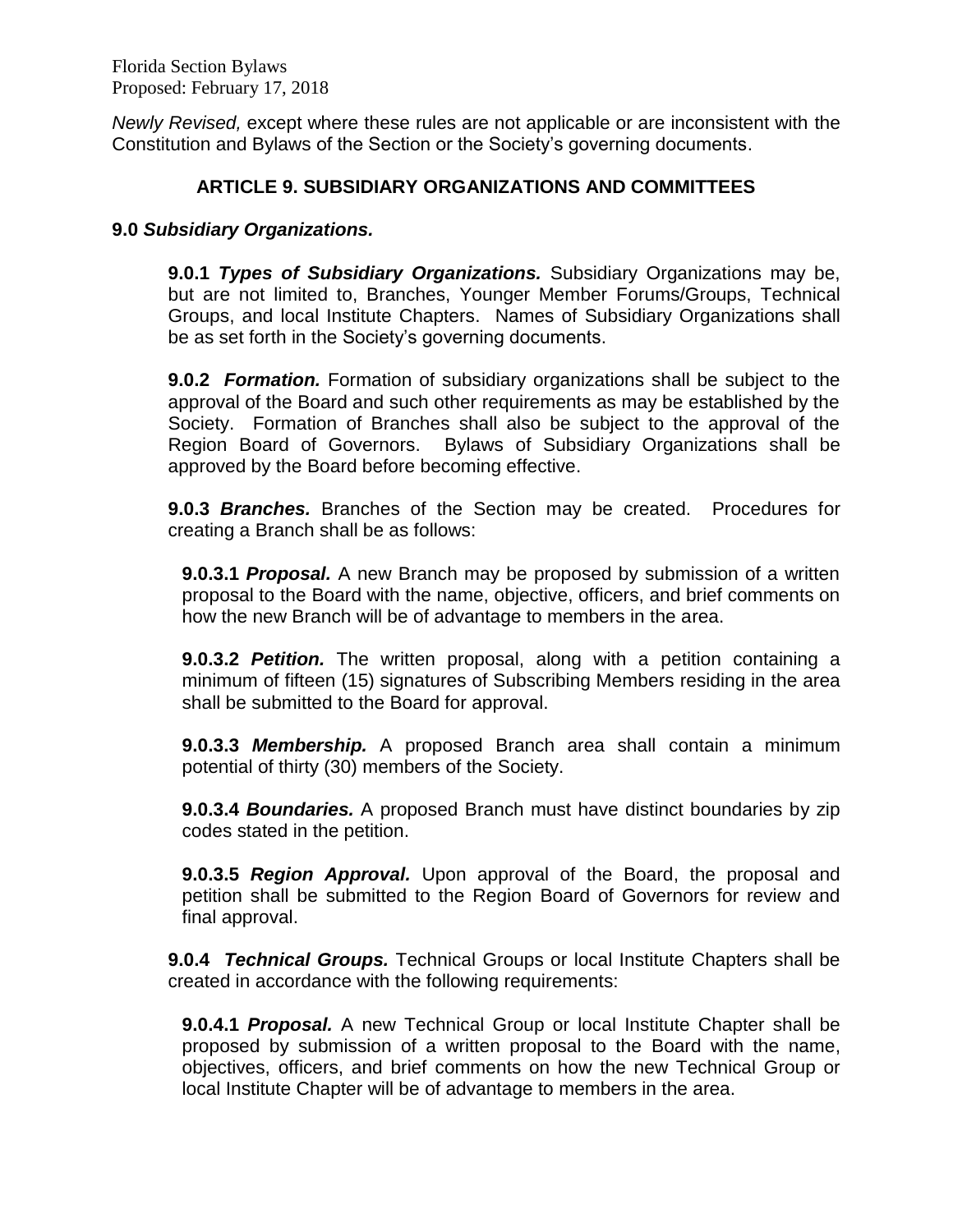**9.0.4.2** *Membership.* Not less than ten (10) Subscribing Members of the Section may form a Technical Group or Institute Chapter.

**9.0.4.3** *Approval.* Approval must be obtained from the Board to activate the Technical Group or Institute Chapter. Approval shall be obtained from the appropriate Institute to activate the Institute Chapter.

**9.0.5** *Other Subsidiary Organizations.* Other Subsidiary Organizations may be formed by the Board.

**9.0.6** *Annual Budget.* Each Subsidiary Organization shall submit an annual budget and financial statement to the Board for approval.

**9.0.7** *Annual Report.* Each Subsidiary Organization President or Chair shall submit an annual written report to the Board on the activities and programs of the organization. This Annual Report, including a financial statement, shall be suitable for incorporation into the Section's Annual Report.

**9.0.8** *Level of Activity.* Each Subsidiary Organization shall hold a minimum of two (2) events per year. Any Subsidiary Organization that does not maintain the minimum activity level for two (2) successive years or does not have ten (10) Subscribing Members on its rolls for two (2) successive years, may be disbanded by the Board. Assets of a disbanded Branch shall be assumed by the Section. Assets of a disbanded Subsidiary Organization to a Branch shall be assumed by the Branch.

**9.1** *Standing Committees.* The Section shall have the following standing committees: Administration, College/University Activities, Communications & Publications, Finance/Investment, Government Relations, History and Heritage, K-12 Outreach, Membership, Nominating, Professional Practice/Development, Public Involvement, Technical Activities.

**9.1.1** *Nominating Committee.* The Nominating Committee shall consist of the Secretary/Treasurer and the three most recent Past Presidents of the Section. The Chair shall be the current past President. No candidate for office shall serve on the Nominating Committee.

**9.1.2** *Purpose, Composition and Duties.* Unless otherwise provided in these Bylaws, the purpose, composition and duties of the Standing Committees shall be as set forth in the Florida Section Operating Manual.

**9.2** *Task Committees.* The President may appoint Task Committees as deemed necessary. The terms of Task Committee members shall end at the conclusion of the term of the President.